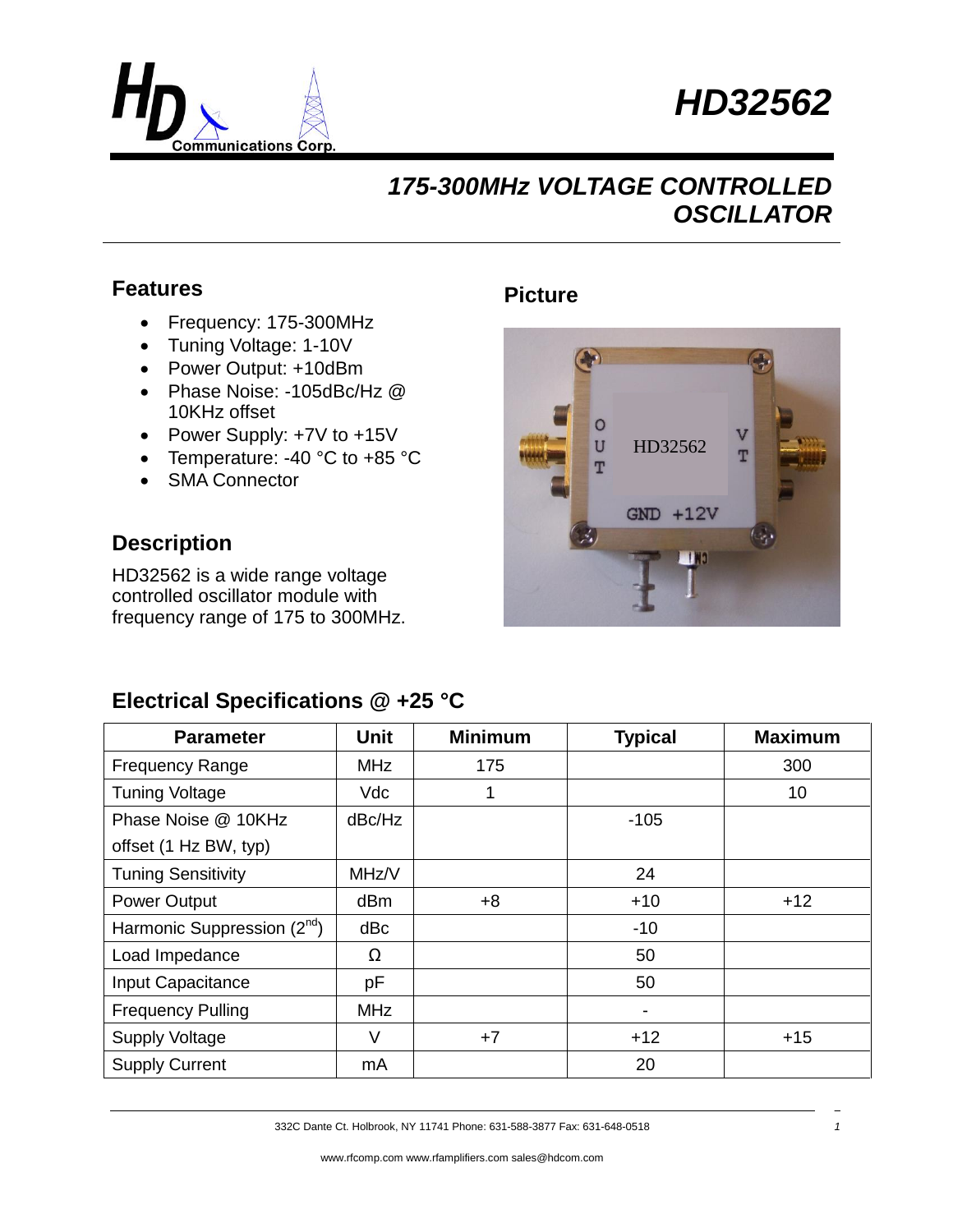



| Jperatıng<br>$\sim$ moments.<br>Range<br>Temp | n r |  |  |
|-----------------------------------------------|-----|--|--|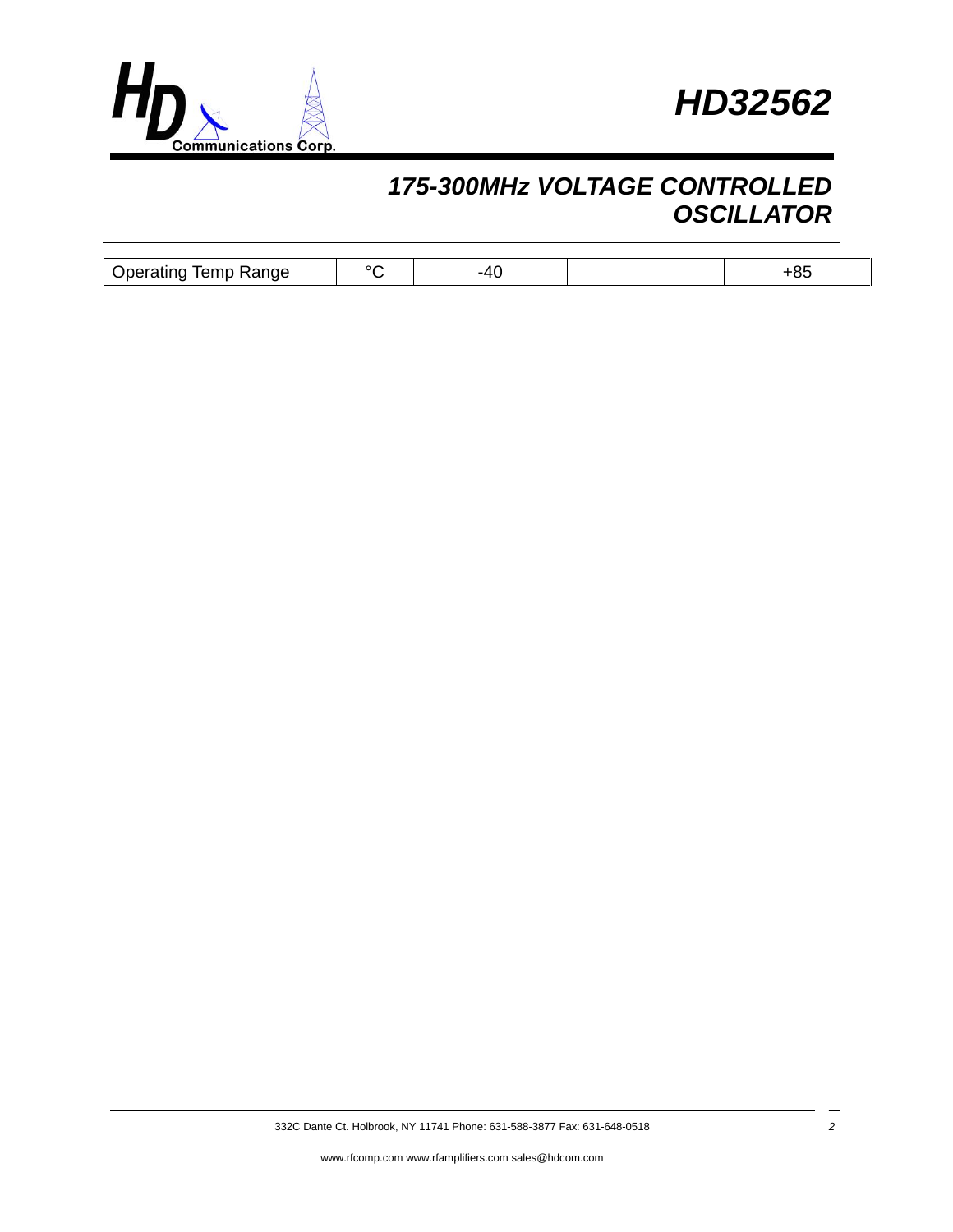



### **Typical Performance @ +25 °C**

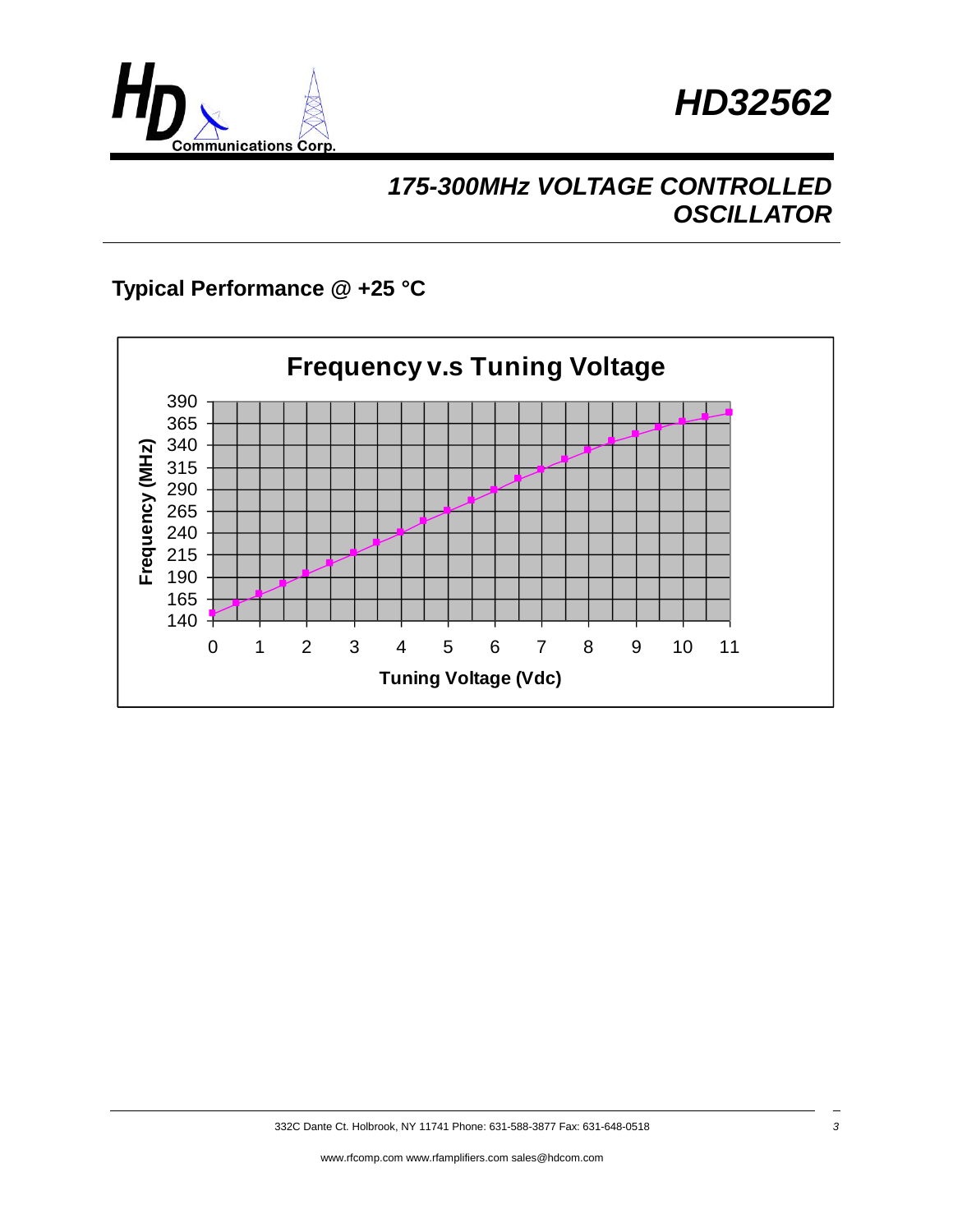